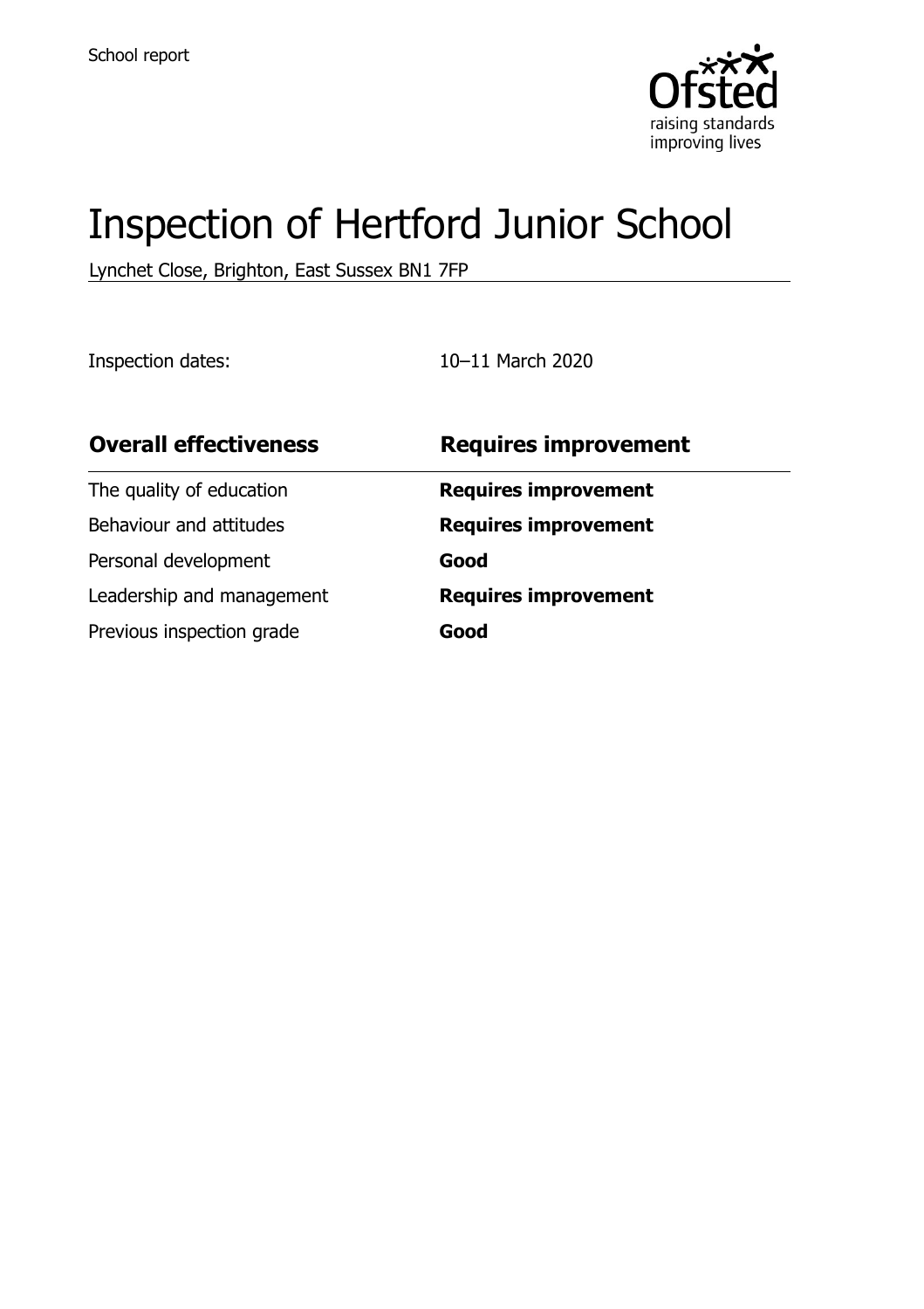

## **What is it like to attend this school?**

Pupils are happy and feel safe. They trust adults to help them solve any problems that arise. Pupils say that bullying is rare.

The quality of education is not good enough. Pupils do not learn the knowledge and skills they need in reading, writing and mathematics. Staff are ambitious for pupils to do their best and achieve well. Leaders' work to improve the quality of the curriculum and to develop teachers' skills is beginning to have a positive impact.

The behaviour of pupils is improving. At lunchtime the wide range of activities on offer helps pupils play together calmly. However, in some lessons pupils lose focus and find it difficult to sustain concentration because they find work too hard or too easy. Training is helping staff to respond in a constructive way when pupils find managing their own behaviour difficult.

Pupils enjoy the wide range of opportunities they are offered, including extracurricular trips and clubs. These include sporting activities and opportunities like eco club, and harmonica and French lessons. Pupils are helped and encouraged to take part in clubs that interest them.

#### **What does the school do well and what does it need to do better?**

The executive headteacher has taken decisive action to strengthen the leadership of the school since its previous inspection. The school has weaknesses in the quality of education. However, these are being tackled effectively. Leaders have accurately evaluated what needs to be done to ensure that pupils learn more. Leaders know that plans to secure improvements need to be implemented quickly. In the past the support and challenge offered to leaders, by governors, was not good enough. Work with the local authority has enabled governors to improve their effectiveness.

There is an increasingly consistent approach to the teaching of mathematics across the school. Teachers think carefully about the order in which they teach new knowledge. They also check what pupils remember and know. As a result, pupils improve their mathematical understanding.

Plans to improve the teaching of reading have only just started to be implemented. The way that reading is taught is different between classes. Some teachers do not have the skills or expertise to teach reading effectively. There has been little training for staff. Pupils do not become fluent readers quickly enough.

Some curriculum plans are stronger and more established than others. In history, pupils confidently recall what they have learned. For example, Year 6 pupils explained how they looked at evidence and artefacts to 'work out what is true from what's been left behind'. However, in other subjects curriculum planning is not detailed enough to ensure that knowledge and skills are taught in a logical order.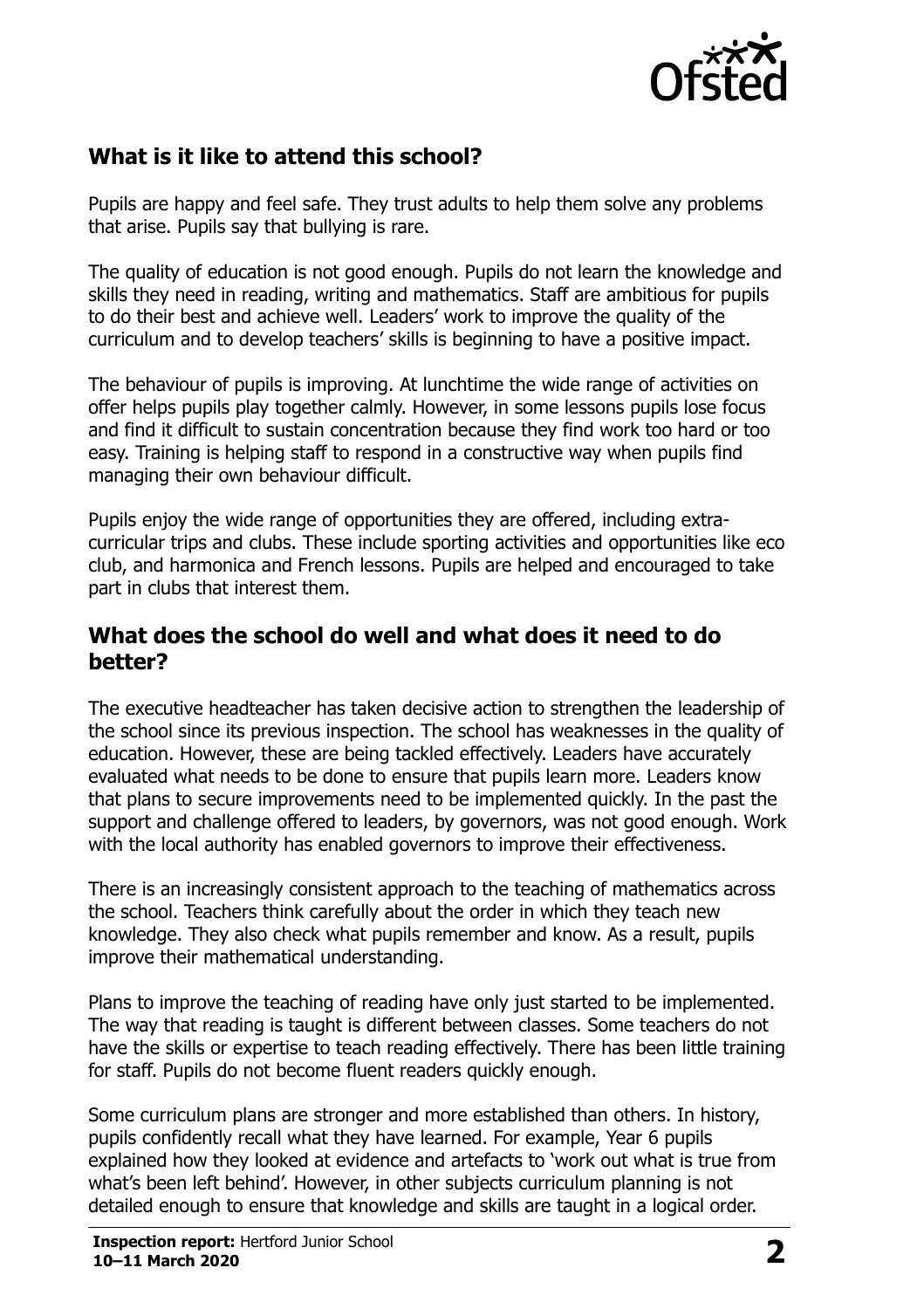

Teachers and curriculum leaders do not routinely check what pupils have remembered. As a result, pupils have gaps in their knowledge. This means that some pupils lose focus in lessons because they find learning too difficult.

Leaders have taken steps to ensure that pupils with special educational needs and/or disabilities (SEND) receive the help they need. Pupils with SEND receive additional help or special resources. Leaders have ensured that teachers consider carefully how pupils with SEND are fully included in lessons.

Pupils have a good understanding of the importance of treating each other with respect, regardless of the differences and similarities they share. They say that it is okay to have different, or no, religious beliefs. Pupils enjoy the opportunities they get to take on more responsibility. Pupils proudly explained their involvement in the eco council, including buying and planting trees around the school site and encouraging recycling.

## **Safeguarding**

The arrangements for safeguarding are effective.

Leaders make pupils' welfare their highest priority. Staff are well trained and work closely together to make sure that vulnerable pupils and their families receive the support that they need. Leaders act quickly when help is needed and work well with external partners to keep pupils safe.

The curriculum includes opportunities for pupils to learn how to keep themselves safe. Pupils can describe steps that they take to stay safe online and this information is shared with parents and carers.

Governors have improved their oversight of the checks carried out on staff prior to them starting work at the school. These are completed and recorded accurately.

## **What does the school need to do to improve?**

## **(Information for the school and appropriate authority)**

- In the past, progress and attainment in reading, writing and mathematics has been very low. Since the last inspection, there have been significant changes to the leadership structure of the school. Leaders are now taking the right steps to address low standards. This is beginning to have a positive impact in mathematics and writing. Leaders need to ensure that there are rapid improvements to the approach used to teach reading and that staff have the skills and knowledge required so that pupils achieve well.
- Changes to middle leadership and improvements to the curriculum are very new. Some parts of the curriculum, such as mathematics and history, are carefully structured. Others are not planned well enough yet. Curriculum leaders should continue to develop and sequence subjects coherently. They should ensure that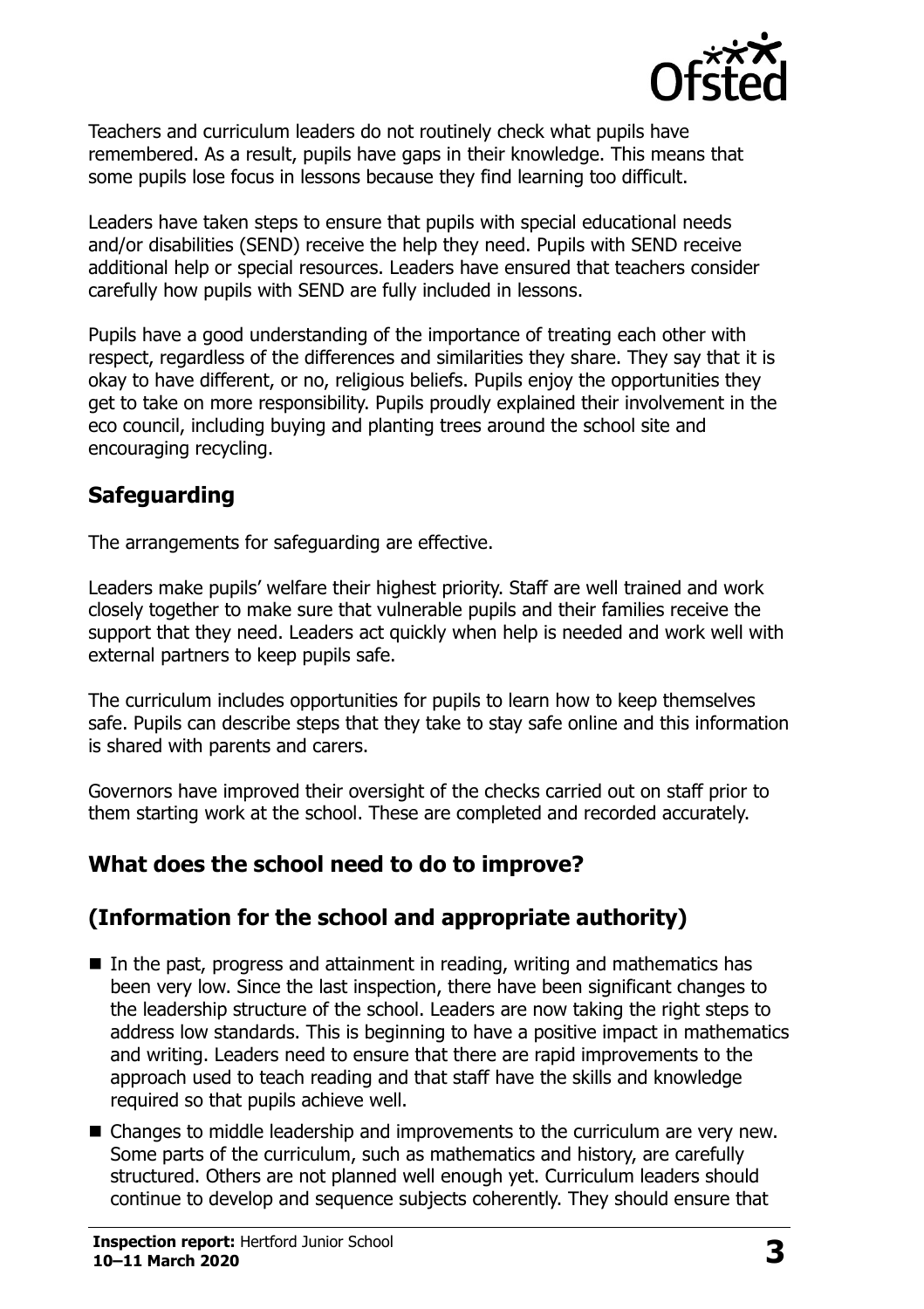

teachers routinely check what pupils have learned and remembered so that pupils do not move on with gaps and misconceptions in their knowledge and skills.

Governors have worked with the local authority to help secure improvements. These are beginning to have a positive impact on pupils. Governors are now clear about their roles and responsibilities and have an accurate understanding of how they need to develop their effectiveness further. Governors need to sharpen their evaluative role so that they can provide more robust challenge and support to school leaders.

#### **How can I feed back my views?**

You can use [Ofsted Parent View](http://parentview.ofsted.gov.uk/) to give Ofsted your opinion on your child's school, or to find out what other parents and carers think. We use Ofsted Parent View information when deciding which schools to inspect, when to inspect them and as part of their inspection.

The Department for Education has further [guidance](http://www.gov.uk/complain-about-school) on how to complain about a school.

If you are the school and you are not happy with the inspection or the report, you can [complain to Ofsted.](http://www.gov.uk/complain-ofsted-report)

#### **Further information**

You can search for [published performance information](http://www.compare-school-performance.service.gov.uk/) about the school.

In the report, '[disadvantaged pupils](http://www.gov.uk/guidance/pupil-premium-information-for-schools-and-alternative-provision-settings)' refers to those pupils who attract government pupil premium funding: pupils claiming free school meals at any point in the last six years and pupils in care or who left care through adoption or another formal route.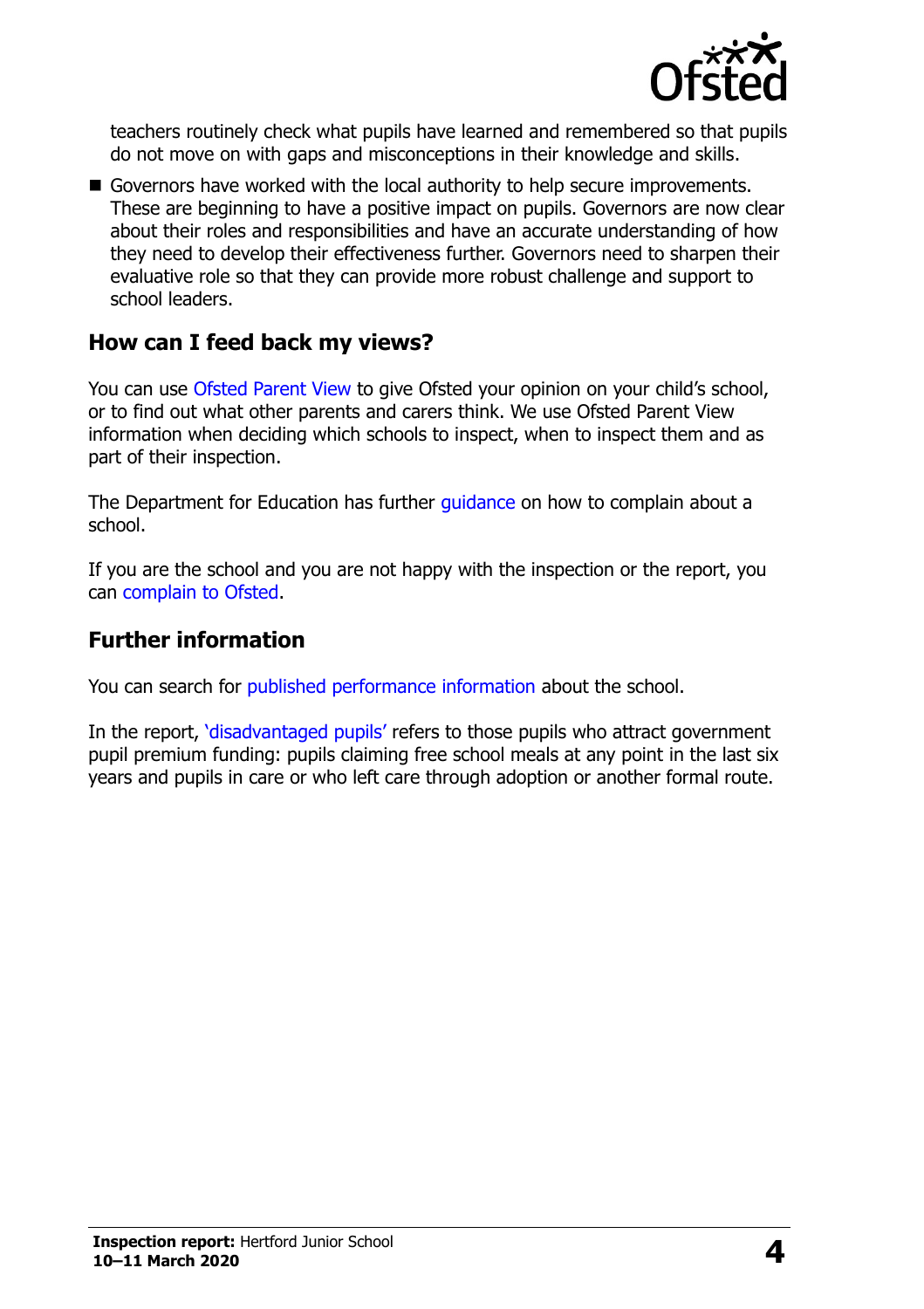

## **School details**

| Unique reference number             | 114383                                                               |
|-------------------------------------|----------------------------------------------------------------------|
| <b>Local authority</b>              | Brighton and Hove                                                    |
| <b>Inspection number</b>            | 10111159                                                             |
| <b>Type of school</b>               | <b>Junior</b>                                                        |
| <b>School category</b>              | Community                                                            |
| Age range of pupils                 | 7 to 11                                                              |
| <b>Gender of pupils</b>             | Mixed                                                                |
| Number of pupils on the school roll | 190                                                                  |
| <b>Appropriate authority</b>        | The governing body                                                   |
| <b>Chair of governing body</b>      | Ms Jenny Perrin                                                      |
| <b>Headteacher</b>                  | Mrs Zoe McGuigan                                                     |
| Website                             | www.hertfordjun.brighton-hove.sch.uk                                 |
| Date of previous inspection         | 5 December 2018, under section 8 of the<br><b>Education Act 2005</b> |

## **Information about this school**

■ The school is in a federation with Hertford Infant and Nursery School. The executive headteacher, head of school for teaching and learning and head of school for inclusion work jointly across both schools.

### **Information about this inspection**

We carried out this inspection under section 5 of the Education Act 2005.

- We met with the executive headteacher and other leaders throughout the inspection. I met with a representative from the governing body and local authority.
- We carried out a wide range of activities to check how leaders ensure that pupils are safe.
- We spoke to parents before school and to staff with different roles in school to seek their views. We considered 58 responses to Ofsted's online questionnaire, Parent View. We took into account 44 responses to the pupil questionnaire and 24 responses to the staff survey.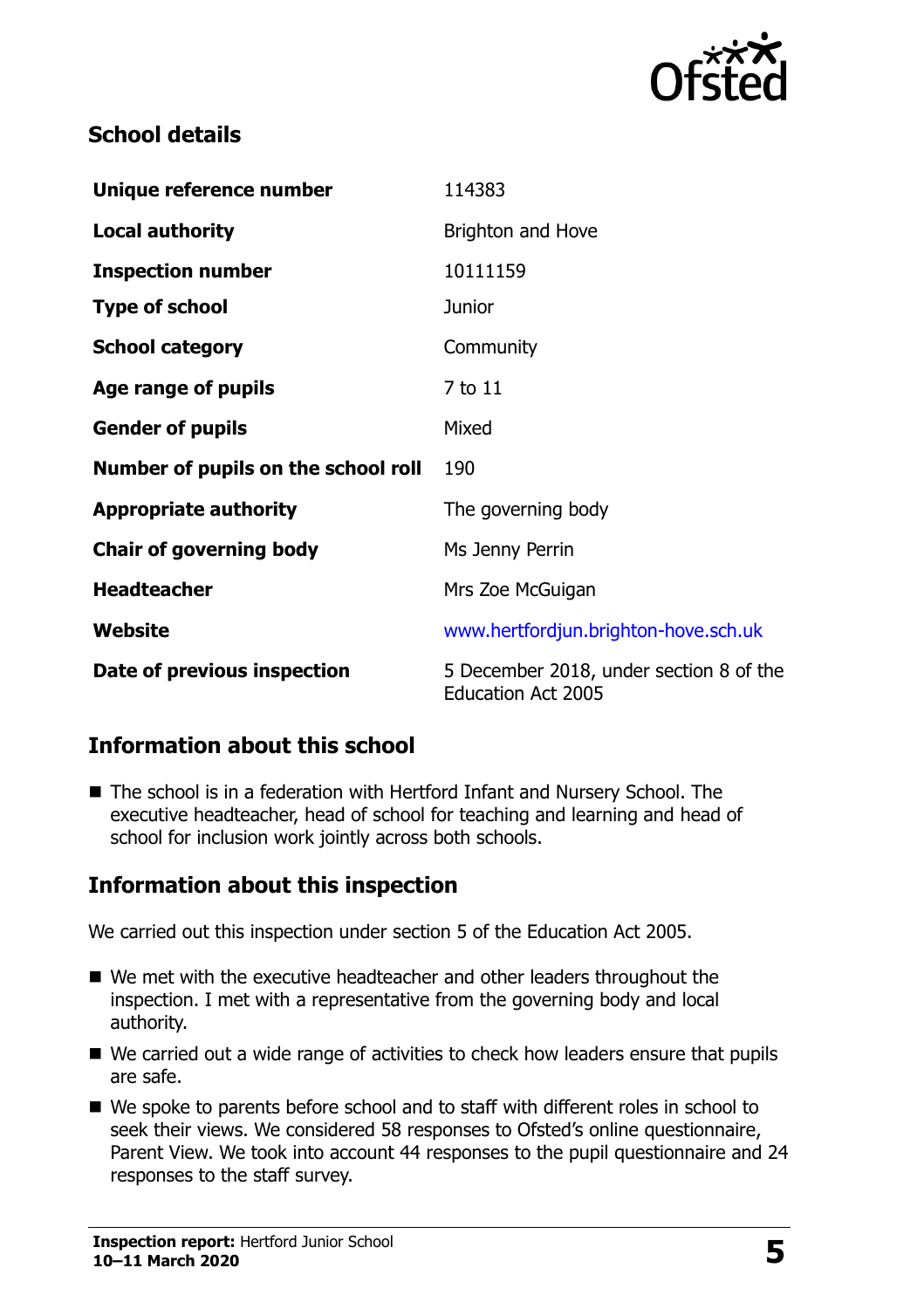

- We spoke to pupils formally and informally throughout the inspection and observed them in classrooms and at lunchtime and breaktime.
- We did deep dives in reading, mathematics, history and computing. This involved speaking with curriculum leaders, visiting lessons, speaking to pupils, looking at pupils' work and speaking to teachers. We listened to pupils read and talked to them about their reading.

#### **Inspection team**

James Freeston, lead inspector Ofsted Inspector

Debra Anderson **Ofsted Inspector**